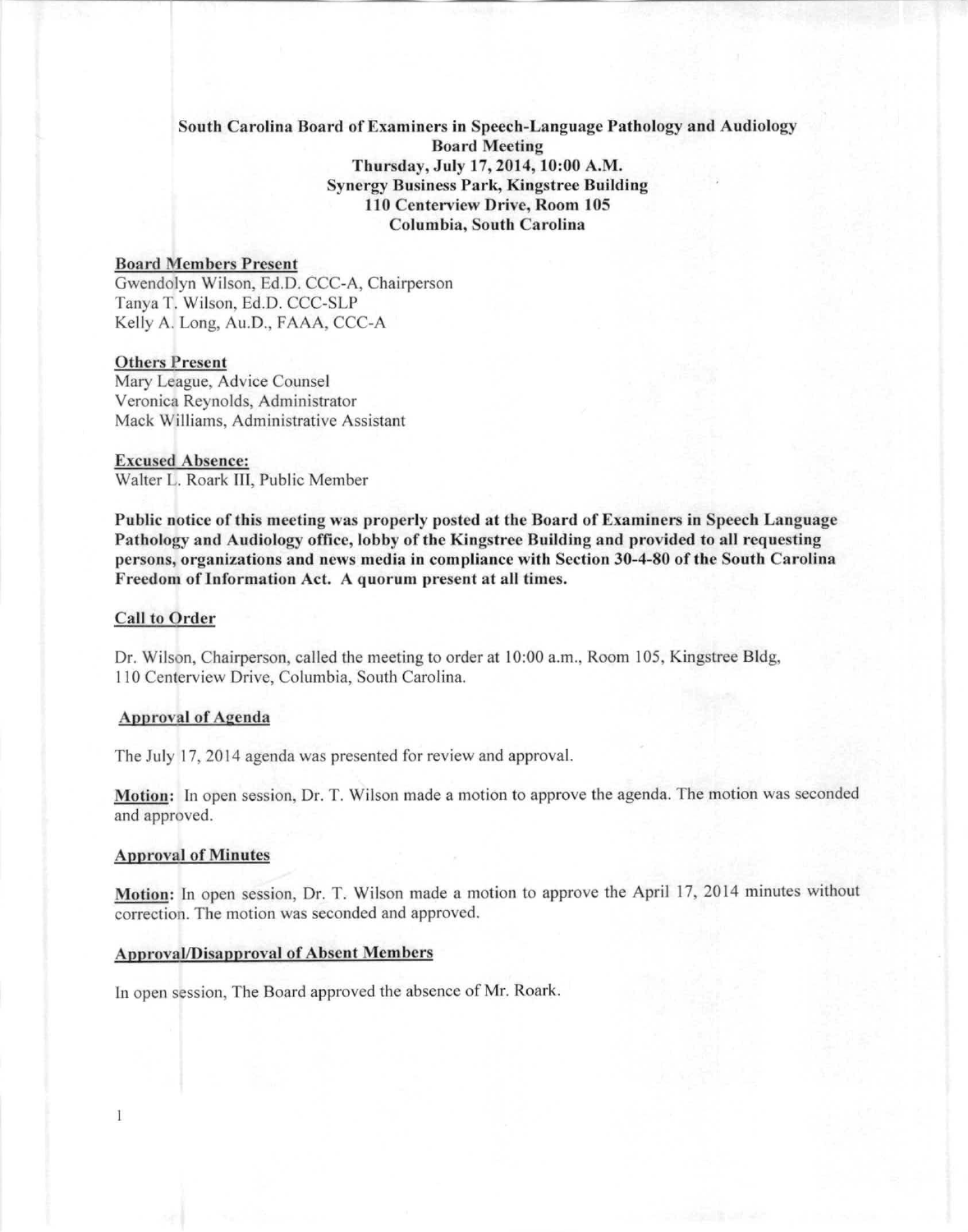#### **New Business**

Office of Investigations and Enforcement (OIE) Report: Mr. Sanders presented the IRC report to the Board, case 2014-1, 2014-5 arc recommended for dismissal and case 2014-4 recommended for formal complaint.

Motion: Dr. T. Wilson made a motion to accept the IRC recommendations. The motion was seconded and approved.

Mr. Sanders presented the statistical report to the Board, two (2) cases received, two (2) cases closed for the first quarter ending March 31, 2014 and six (6) active investigations.

The Board accepted the statistical report as information.

Office of Disciplinary Counsel (ODC) Report: Mr. Rogers presented the ODC Report, there is currently one (I) open casc and one (I) pending hearing.

The Board accepted the ODC report as information.

Financial Report: Ms. Reynolds reviewed the finance report.

Dr. Wilson introduced Dr. Long and welcomed her as a member of the Board.

# **Temporary Suspension Hearing**

Case# 2012-1: The respondent made a personal appearance before the Board and was represented by Jeff Buncher, Esq.

Motion: In open session, Dr. T. Wilson made a motion to go into executive session to receive legal advice from counsel. The motion was seconded and approved.

[Executive Session:] No votes were taken during executive session. 10:30a.m.-10:47a.m.

Motion: In open session, Dr. T. Wilson made a motion to come out of executive session. The motion was seconded and approved.

In open session, the Board had additional questions for the respondent.

Motion: In open session, Dr. T. Wilson made a motion to go into executive session to receive legal advice from counsel. The motion was seconded and approved.

IExecutive Scssion:] No votes were taken during executive session. 10:49a.m.-11 :04a.m.

Motion: In open session, Dr. T. Wilson made a motion to come out of executive session. The motion was seconded and approved.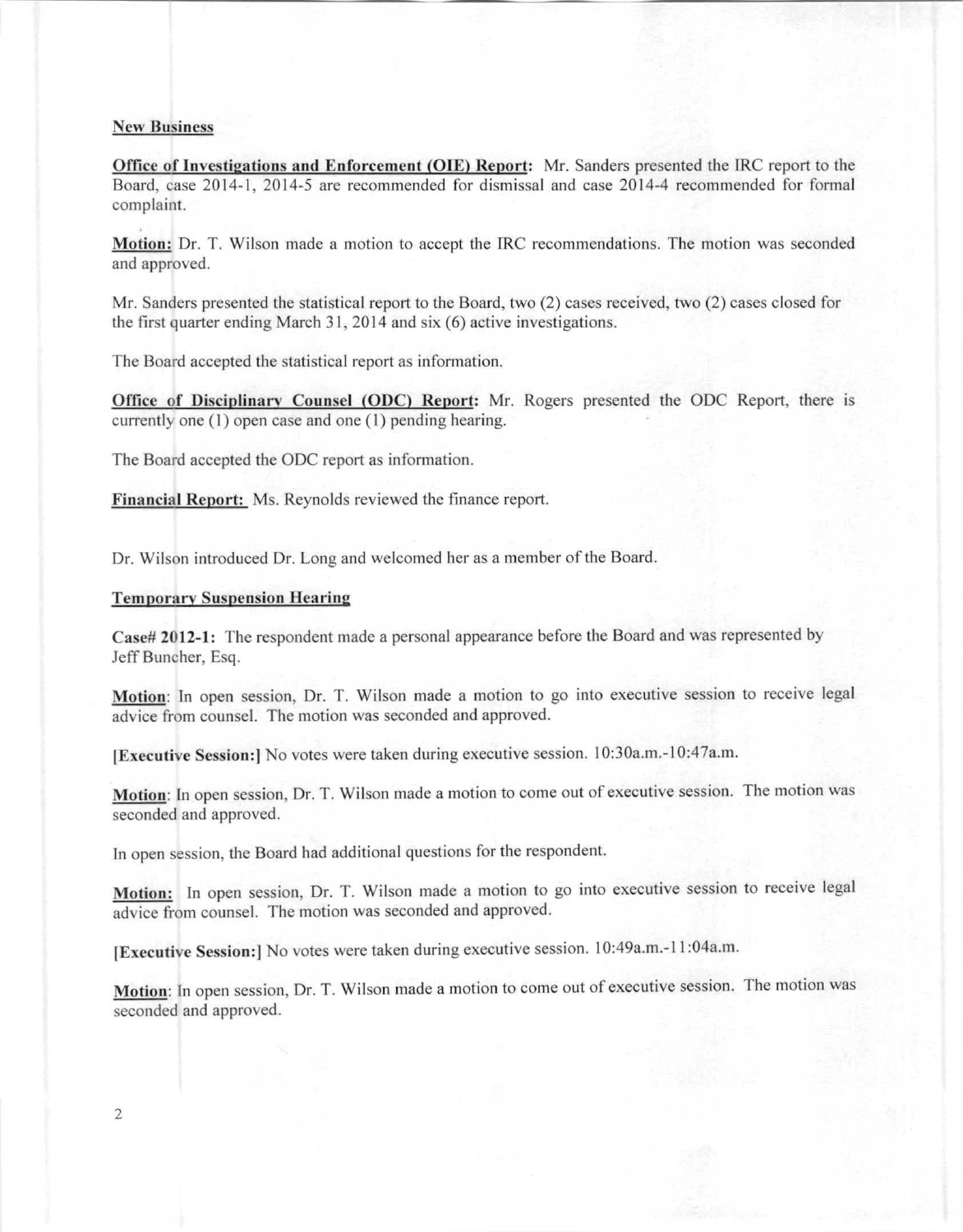**Motion**: In open session, Dr. T. Wilson made a motion to approve Nicole Runyon as supervisor and to remove the suspension with conditions. The motion was seconded and approved.

Motion: In open session, Dr. T. Wilson made a motion not to approve Renee Mattson as supervisor. The motion was seconded and approved.

# Application Hearing

# **Application by Endorsement**

Laura Taylor: Ms. Taylor made a personal appearance before the Board and was not represented by legal counsel. The purpose of the hearing was to determine if a license should be granted to practice Speech Language Pathology.

Motion: In open session, Dr. T. Wilson made a motion to go into executive session to receive legal advice from counsel. The motion was seconded and approved.

**IExecutive Session: I**No votes were taken during executive session. 11:13a.m.-11:17a.m.

Motion: In open session, Dr. Long made a motion to come out of executive session. The motion was seconded and approved.

Motion: In open session, Dr. T. Wilson made a motion to grant a license to practice Speech Language Pathology. The motion was seconded and approved.

Legislative Update on Practice Act and Regulation: Ms. Reynolds indicated that the Practice Act and Regulation were approved. The Board requested that the licensees be notified of the update to the Practice Act and Regulation.

Motion: In open session, Dr. T. Wilson made a motion to amend the agenda to include the approval of an organization to offer continuing education. The motion was seconded and approved.

Motion: In open session, Dr. T. Wilson made a motion to add the National Black Association for Speech Language and Hearing as an approved organization for continuing education. The motion was seconded and approved.

#### **Discussion Topic:**

Update on Telepratice: The Board discussed its position on telepratice and will revisit the issue at the next scheduled meeting.

Maintaining Patient Records: The Board stated records should be maintained in accordance with the internal agency or employment setting policies.

South Carolina Speech and Hearing Association: The Board stated that licensees should refer to the practice act for requirements concerning supervision.